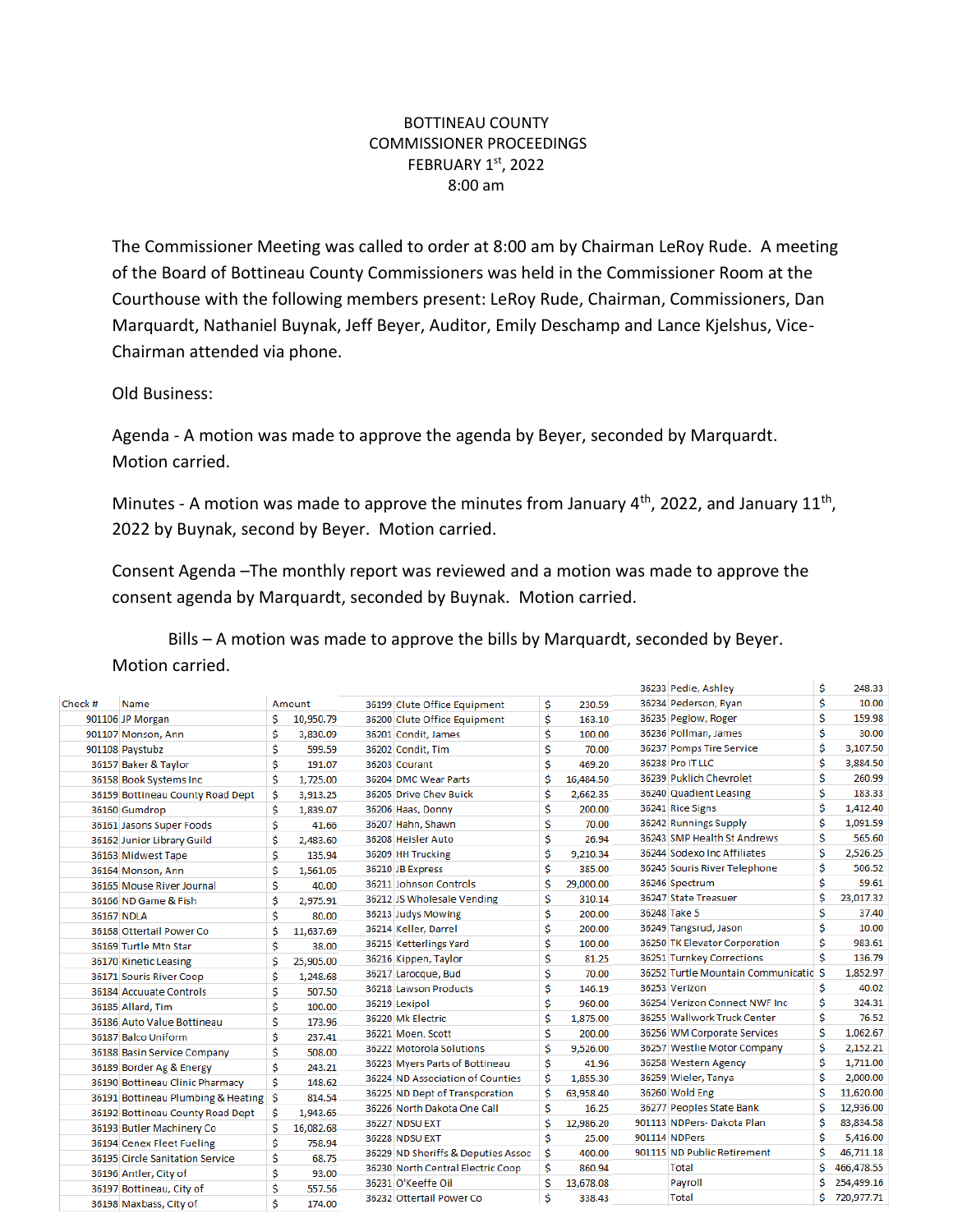Emily discussed with the board how the County would like to observe the Juneteenth holiday. Discussion was held and it was the consensus of the board to follow Bottineau County Policy in observing the Juneteenth holiday.

Discussion was held about the deputy pay comparison from the surrounding counties, it was the consensus of the board to wait until the pay evaluation for all county employee's is completed by Tanya Weiler, Human Resource Consultant.

Emily notified the board of some liquor/beer licenses that stated on sale for Sawmill Corner Store. A motion was made to correct the 2022 license for Sawmill Corner Stop to state just off sale and not on and off sale by Marquardt, second by Buynak. Roll call vote unanimous. Motion carried.

The signage at Lake Metigoshe was discussed and it was the consensus of the board to not move forward with this matter.

Emily discussed the cancelation of taxes for the E 102' of Lots 7 thru 9 Blk 3 White's Addition Bottineau and the E 102' of Lots 10 thru 12 Blk 3 White's 2<sup>nd</sup> Addition City of Bottineau. A motion was made to cancel the taxes in the amount of \$1,650.95 by Beyer, second by Marquardt. Roll call vote unanimous. Motion carried.

Ritchie Gimbel, Road Superintendent, met with the board to discuss the road department activities. Ritch discussed the 2 bridge projects that were accepted by the Department of Transportation with the Bridge Rehabilitation Project funding. A motion was made to accept the Bridge Rehabilitation Project funding for the Scheflo bridge and 1 mile west and 3 miles south of Overly bridge from the Department of Transportation by Beyer, second by Buynak. Roll call vote unanimous. Motion carried. Ritch discussed with the board the submission of the ND Game and Fish application to update the boat ramp at the Narrows at Lake Metigoshe. Roland township has agreed to contribute \$7,500.00, Lake Metigoshe Rec Service contributed \$3,000.00 and the County applied for the Garrison Diversion Grant and received \$6,625.00 and for the boat ramp project.

A motion was made to sign a Disaster Declaration for Bottineau County by Kjelshus, second by Buynak. Roll call vote unanimous. Motion carried.

A motion was made to open the bids for gravel, bridge material, culverts and machine hire by Marquardt, seconded by Beyer. Roll call vote unanimous. Motion carried. A motion was made to accept all the submitted bids by Beyer, second by Marquardt. Roll call vote unanimous. Motion carried.

Kent Indvik and Seth Demontigny, Wold Engineering, gave an update on the County projects –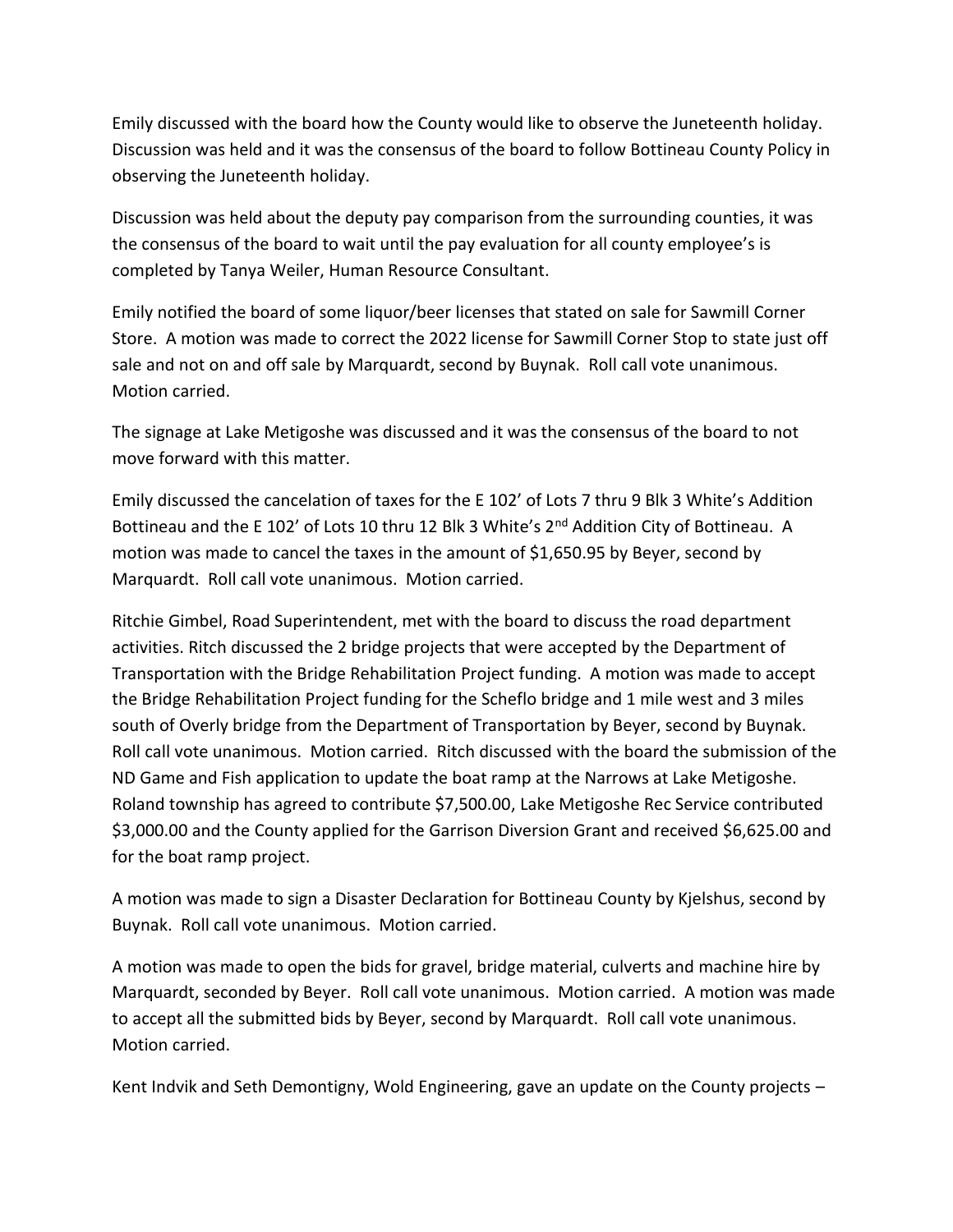-Kent discussed with the board the 2 structures that were selected by the Department of Transportation to utilize the BRP Funding. A motion was made to proceed with the preliminary engineering for the projects of by Buynak, second by Marquardt. Roll call vote unanimous. Motion carried.

-February  $11<sup>th</sup>$  is the DOT box culvert, March  $11<sup>th</sup>$  is Kramer to Russell bid opening.

A motion was made to open bids for Project CP-0520(022) Maxbass to Russell by Beyer, second by Buynak. Roll call vote unanimous. Motion carried. A motion was made to accept the bid from Mayo Construction in the amount of \$2,083,377.52 by Marquardt, second by Buynak. Roll call vote unanimous. Motion carried.

A motion was made to sign the Final Department of Transportation Certification of Local Match for Project BRO-0005(054) in the amount of \$2,289.00 by Kjelshus, second by Buynak. Roll call vote unanimous. Motion carried.

A motion was made to sign the Final Department of Transportation Certification of Local Match for Project CVD-0500(021) in the amount of \$2,811.79 by Beyer, second by Marquardt. Roll call vote unanimous. Motion carried.

A motion was made to sign Project BRC-BRS-0099(008) PCN22815 the Certification of Local Match for Bridge Inspections/load rating in the amount of \$58,856.98 by Marquardt, second by Buynak. Roll call vote unanimous. Motion carried.

Steve Watson, Bottineau County Sheriff, gave activity update for the Sheriff's Department. Steve notified the board that they hired a Deputy he will start on February  $14<sup>th</sup>$ , 2022.

Emily notified the board of the approval of the Clerk of Court Grant and the Energy Saving Grant.

Ann Monson, Bottineau County Treasurer, met with the board to discuss adding the school district to our GIS mapping system. It was the consensus of the board to have Ann budget the layer in her 2023 budget.

Commissioner Kjelshus discussed the concern from residents at Loon Lake about their 911 address and if the fire and ambulance services would be able to locate their residence.

Department Head meeting – Chairman Rude gave an update on the Commissioner meeting and the department heads gave an update on their office activity.

Emily notified the board of the Garrison Diversion Grant application that is due March  $1<sup>st</sup>$ , 2022. Emily asked the board if they were aware of any projects that the County could apply for through this grant. Discussion was held and Emily will look into edging and sand for the